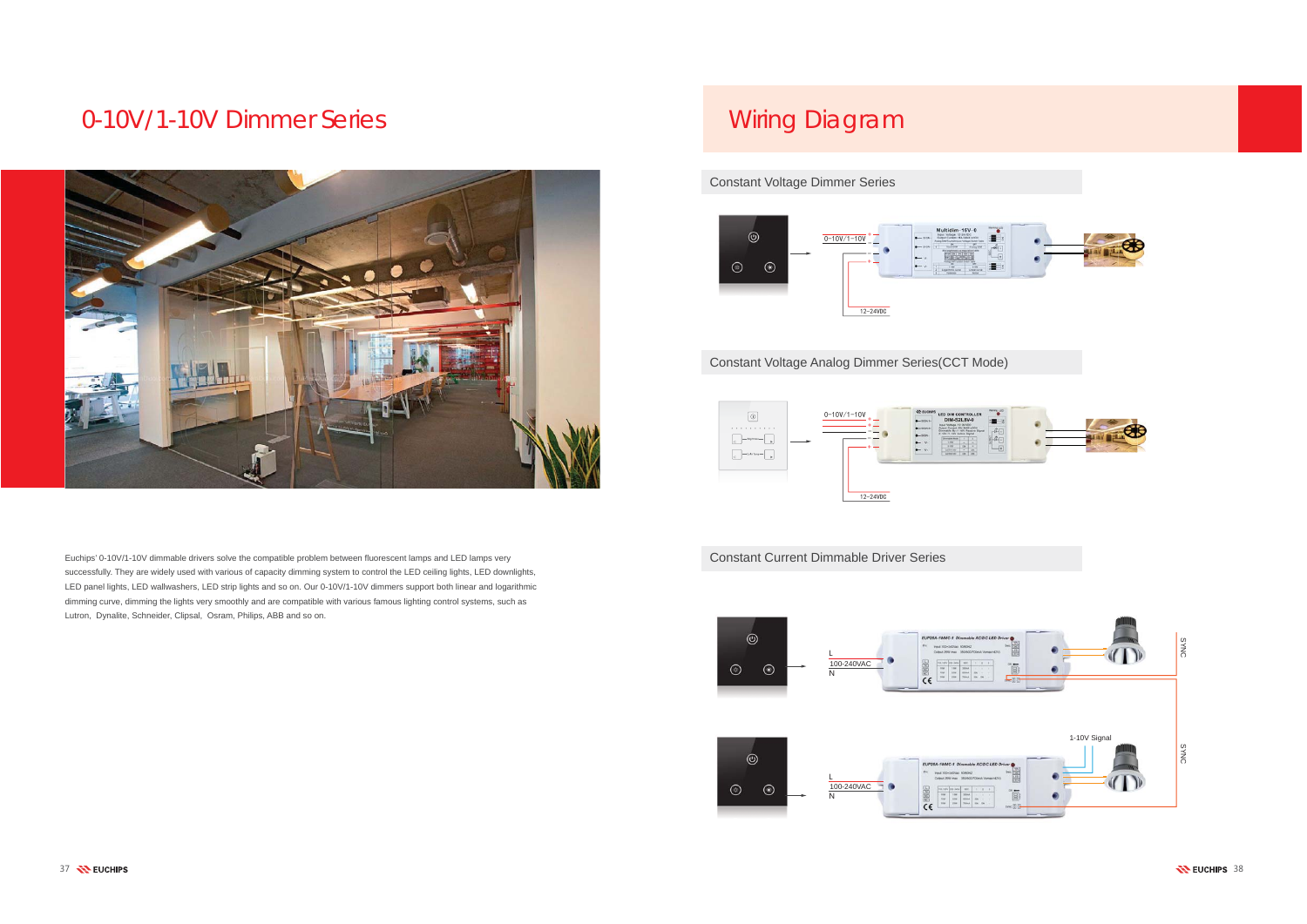#### Feature

### Parameter

| <b>RoHS</b> |  |
|-------------|--|
|-------------|--|

- 100-10V dimming, with smooth dimming curve
- Glass material, with stylish appearance
- With touchable buttons, easy to learn and use

### **Description**

- Used to amplify power of the analog signal
- 
- High quality amplifier, output current of 200mA
- 
- Many signal amplifiers can be connected in series

WallDim series are designed with fashionable and beautiful appearance, complete functions, easy operations, touch keys, 0-10V signal controller and various forms. It is mainly used to connect with 0-10V/1-10V controllers. It can realize 0-10V/1-10V smooth dimming effect according to different requirements.

#### Feature

## Parameter

|                |                       |               |                       |                      |         | - -         |
|----------------|-----------------------|---------------|-----------------------|----------------------|---------|-------------|
| Item No.       | <b>Output Channel</b> | Input Voltage | <b>Output Current</b> | <b>Output Signal</b> | G.W.(q) | Size(mm)    |
| WALLDIM103     |                       |               |                       | $0-10VDC$            | 140     | 86*86*44    |
| WALLDIM202     | $\overline{2}$        | 12-24VDC      | 50mA*2Channel         | $0-10VDC$            | 130     | 86*86*38    |
| WALLDIM200     |                       | 90-265VAC     | 50mA*1Channel         | $0-10VDC$            | 196     | 86*86*38    |
| WALLDIM201     |                       | 15-48VDC      | 150mA*1Channel        | $0-10VDC$            | 120     | 86*86*10    |
| <b>PA-112U</b> |                       | 100-240VAC    | 15mA*1Channel         | $0-10VDC$            | 241     | 120*72*41.8 |



## Analog Signal Amplifier

- 
- The input signal can be 0-10V active signal, resistance/passive signal, or PWM signal
	-
- Used for the situation that the main controller's driver ability isn't enough
	-

 $9 \sqrt{2}$  euchips  $40$ 

## EUC601

| Item No. | Input Voltage | <b>Output Current</b> | <b>Output Voltage</b> | <b>Input Signal</b>                                               | G.W.(q) | Size(mm)    |
|----------|---------------|-----------------------|-----------------------|-------------------------------------------------------------------|---------|-------------|
| EUC601   | 15-48VDC      | 200mA*1Channel        | $0-10VDC$             | 0-10V active signal, resistance/<br>passive signal, or PWM signal | 90      | 168*39.4*30 |



## 0-10V Panel Controller Series **Analog Signal Amplifier**

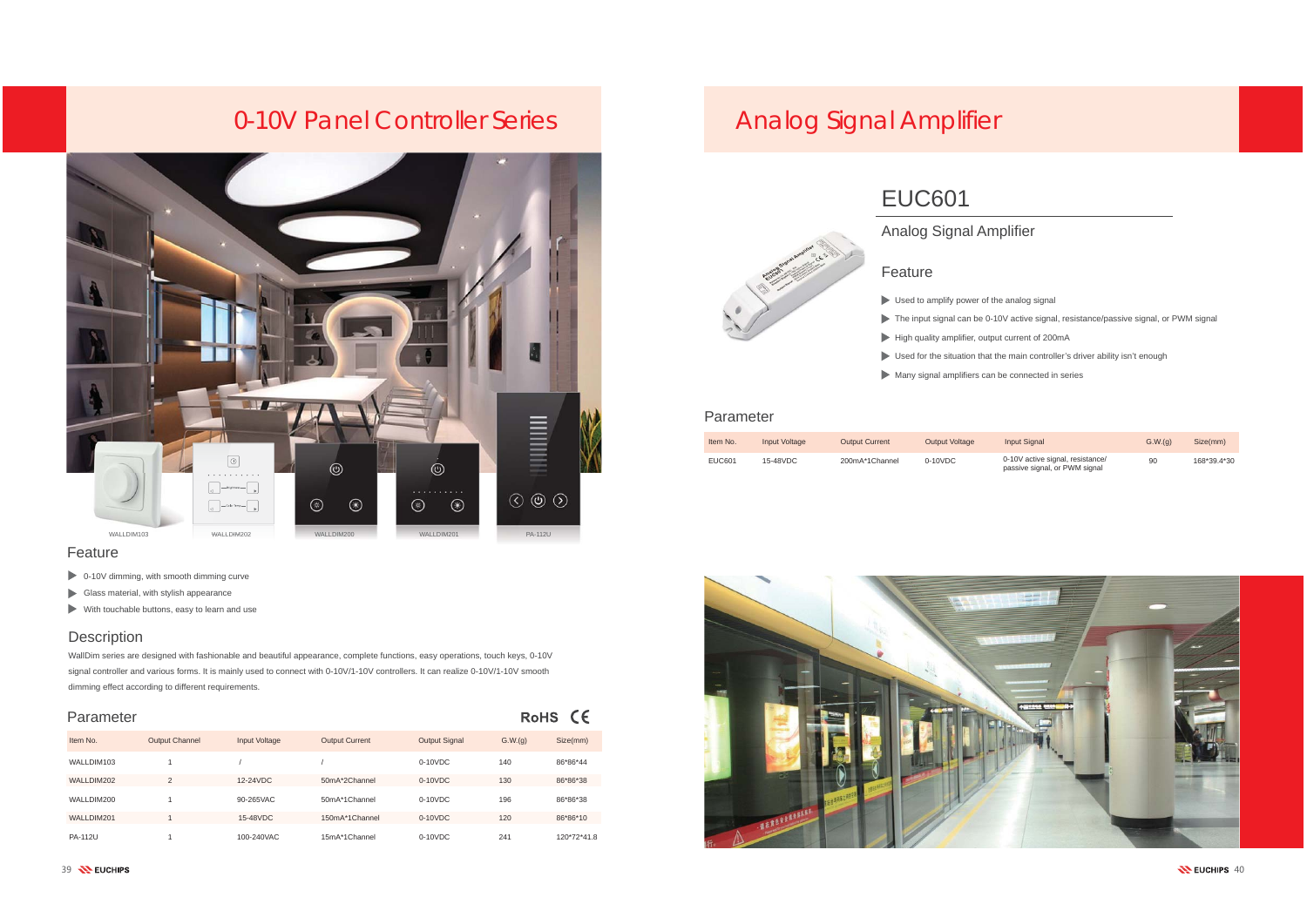DIM116

### Feature

- Support various of analog dimming signals
- Support dimming curve selection function
- Support minimum brightness up-regulation function
- Support the short circuit, over-current protection and alarm indicating function

## **Description**



0 DIM151A-DIN

#### SELV RoHS CE Parameter Item No. Input Voltage Output Current Output power Dim Mode Multifunction Switch G.W.(g) Size(mm) DIM-S1L10V-0 12-24VDC 10A\*1 Channel 120-240W 0-10V/1-10VSupport 100 167\*51\*23 DIM-S2L8V-0 12-24VDC 8A\*2 Channels 192-384W 0-10V/1-10V S2L8V-0 Support 100 167\*51\*23 DIML1-10-240 12-24VDC 10A\*1 Channel 120-240W 0-10V No Support 124 165\*39\*26 DIM118B 12-24VDC 10A\*1 Channel 120-240W 1-10V No Support 124 167\*51\*23 DIM116 12-24VDC5A\*3 Channel 180-360W 0-10V 10Support 140.5 165\*39\*26 Multidim-15V-0 12-24VDC15A\*1 Channel 180-360W 0-10V/1-10V Support 115.5 167\*51\*23 DIM151A-DINN 12-24VDC 15A\*1 Channel 180-360W 0-10V/1-10V Support 85 112\*35\*67

- Support 0-10V/1-10V analog dimming signal, active or passive signals
- Smooth dimming curve, no flicker
- Customized

## **Description**

0-10V/1-10V dimmers are widely used for dimming LED strips, LED modules.

## Constant Voltage Dimmer Series

## Constant Voltage Dimmable Driver Series







1 NEUCHIPS 42







#### Feature

0-10/1-10v products can match Lutron, Dynalite, etc. They are widely used with constant voltage LED lightings, such as LED strips, MR16, etc. Also short circuit, overload, over voltage protection can make the system safe.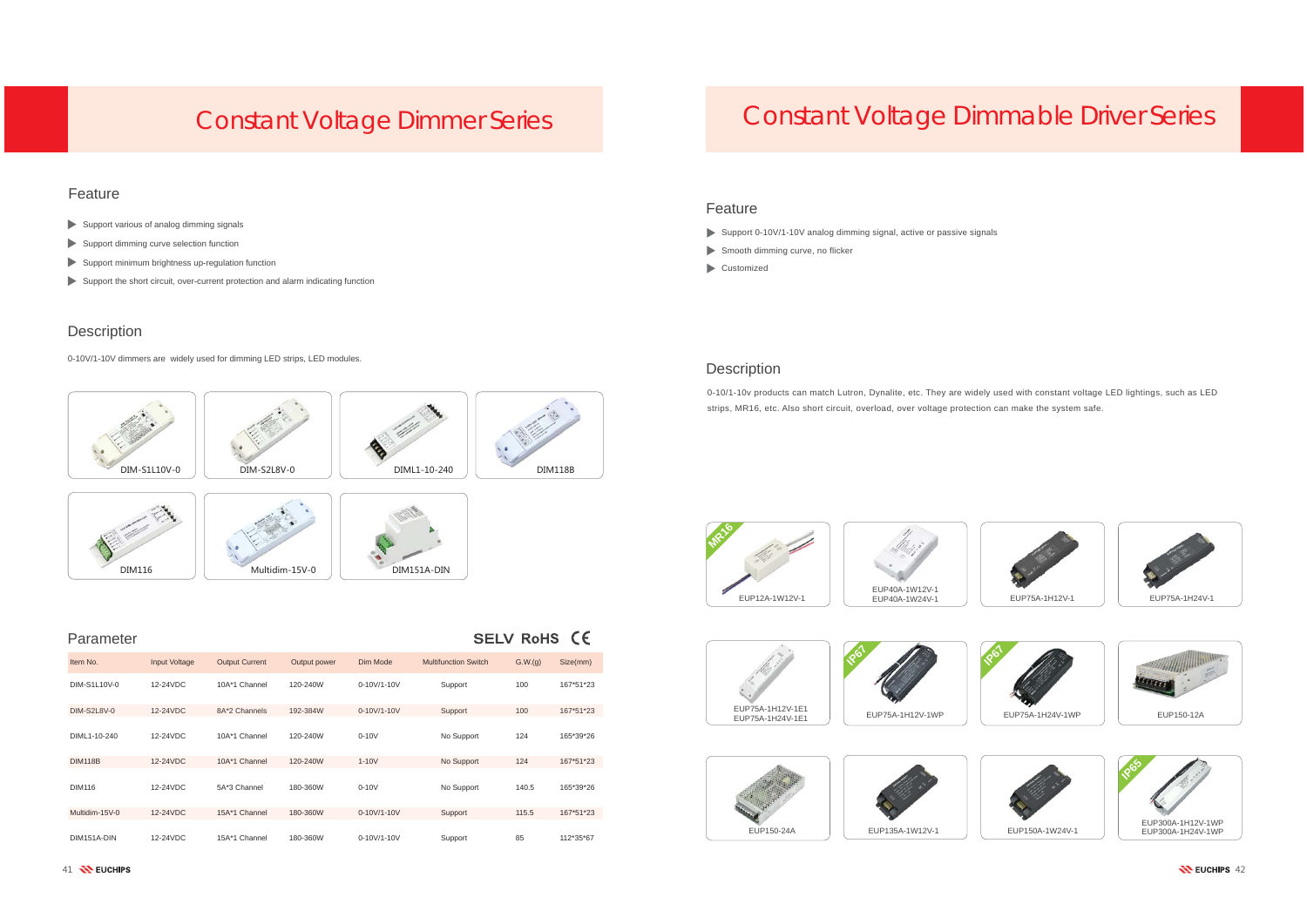#### Feature

- $\blacktriangleright$  Single channel constant current output, multi-current selection
- Support 0-10V/1-10V analog dimming signal, active or passive signals
- Built-in active PFC function
- Without signal input, it can work as non-dimmable power supplies
- Smooth dimming curve, no flicker
- Short circuit protection

### **Description**



This series of products are mainly used with various constant current LED indoor lightings, such as LED spotlights, down lights, panel lights, etc.

## Constant Current Dimmable Driver Series

# Constant Voltage Dimmable Driver Series

| Parameter         |               |                       |                       |              |             |         | RoHS CE   |
|-------------------|---------------|-----------------------|-----------------------|--------------|-------------|---------|-----------|
| Item No.          | Input Voltage | <b>Output Current</b> | <b>Output Voltage</b> | Output power | Dim Mode    | G.W.(q) | Size(mm)  |
| EUP12A-1W12V-1    | 100-240VAC    | 1A*1 Channel          | 12VDC                 | <b>12W</b>   | $1-10V$     | 115     | 73*36*29  |
| EUP40A-1W12V-1    | 100-240VAC    | 3.4A*1 Channel        | 12VDC                 | 40W          | $1-10V$     | 245     | 122*78*32 |
| EUP40A-1W24V-1    | 100-240VAC    | 1.7A*1 Channel        | 24VDC                 | 40W          | $1-10V$     | 245     | 122*78*32 |
| EUP75A-1H12V-1    | 200-240VAC    | 6.2A*1 Channel        | 12VDC                 | <b>75W</b>   | $1-10V$     | 412     | 204*54*33 |
| EUP75A-1H24V-1    | 200-240VAC    | 3.1A*1 Channel        | 24VDC                 | <b>75W</b>   | $1-10V$     | 412     | 204*54*33 |
| EUP75A-1H12V-1E1  | 200-240VAC    | 6.2A*1 Channel        | 12VDC                 | <b>75W</b>   | $1-10V$     | 300     | 210*57*34 |
| EUP75A-1H24V-1E1  | 200-240VAC    | 3.1A*1 Channel        | 24VDC                 | <b>75W</b>   | $1-10V$     | 300     | 210*57*34 |
| EUP75A-1H12V-1WP  | 200-240VAC    | 6.2A*1 Channel        | 12VDC                 | <b>75W</b>   | $1-10V$     | 462     | 188*52*35 |
| EUP75A-1H24V-1WP  | 200-240VAC    | 3.1A*1 Channel        | 24VDC                 | <b>75W</b>   | $1-10V$     | 462     | 188*52*35 |
| EUP150-12A        | 200-240VAC    | 12.5A*1 Channel       | 12VDC                 | <b>150W</b>  | 0-10V/1-10V | 610.5   | 200*98*38 |
| EUP150-24A        | 200-240VAC    | 6.25A*1 Channel       | 24VDC                 | 150W         | 0-10V/1-10V | 610.5   | 200*98*38 |
| EUP135A-1W12V-1   | 100-240VAC    | 11.25A*1 Channel      | 12VDC                 | <b>135W</b>  | $1-10V$     | 662.5   | 196*75*40 |
| EUP150A-1W24V-1   | 100-240VAC    | 6.25A*1 Channel       | 24VDC                 | <b>150W</b>  | $1-10V$     | 662.5   | 196*75*40 |
| EUP300A-1H12V-1WP | 200-240VAC    | 25A*1 Channel         | 12VDC                 | 300W         | $1-10V$     | 1500    | 307*70*44 |
| EUP300A-1H24V-1WP | 200-240VAC    | 12.5A*1 Channel       | 24VDC                 | 300W         | $1-10V$     | 1500    | 307*70*44 |